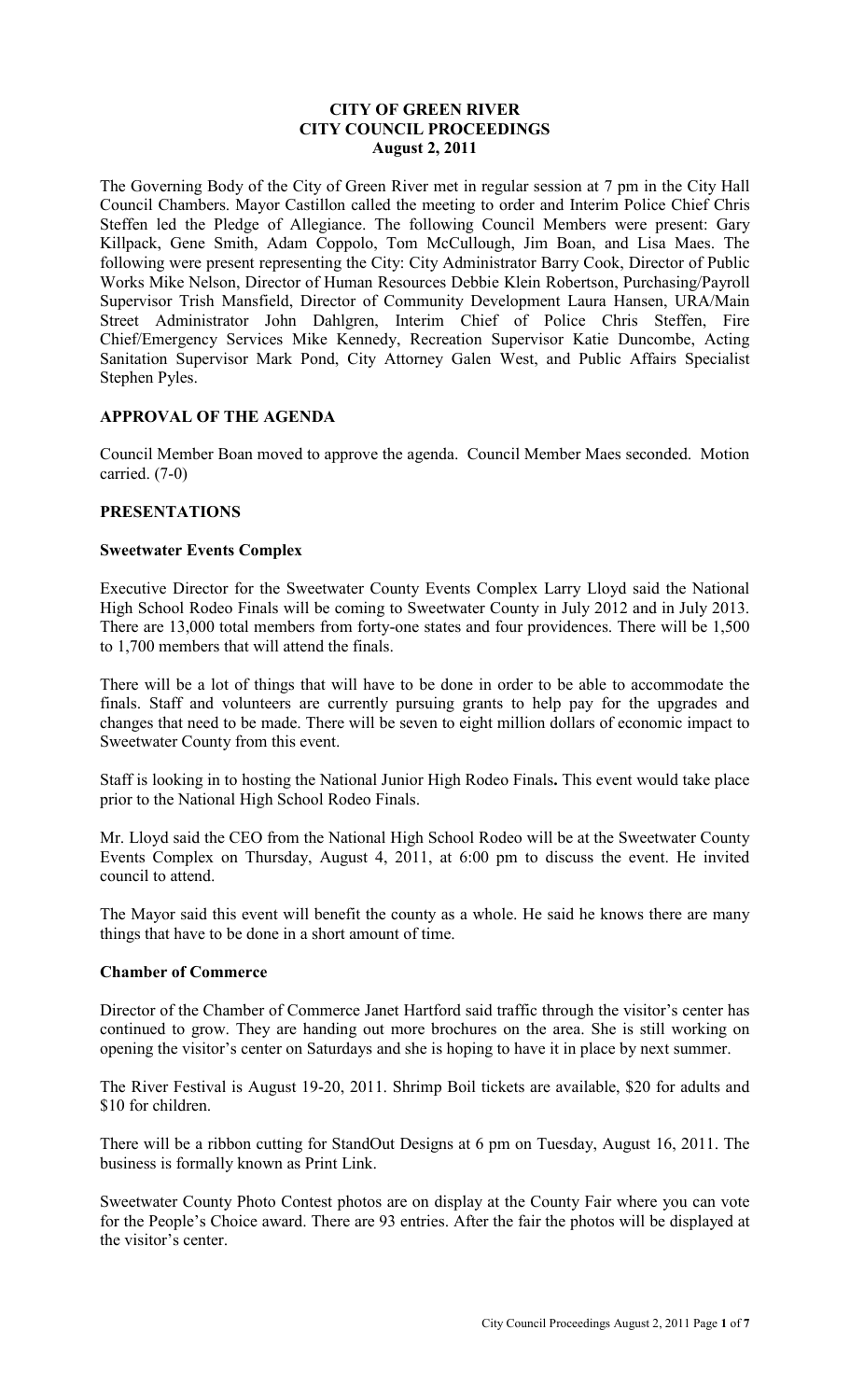On September 27, 2011 the Disney Institute will bring its renowned professional development program, Disney's Approach to Quality Service to Green River at the Western Wyoming Community College Green River Center. Program registration is \$175 per person for chamber members and \$250 per person for non-members. All courses include materials, breakfast, and lunch.

Lunch and Learn will be August 17, 2011 at Pizza Hut. Topic will be an update from Tom McIntosh about Wilkins Peak Bike Trails. The September's Lunch and Learn will be at the Western Wyoming Community College and there will be a presentation from the CEO of the Wyoming Business Council Bob Jensen on economic development.

Council Member Boan said hits on the Chamber's website increased by 70,803. This just proves the internet is the way to advertise. It is a non-expensive way to advertise and to communicate with people.

## **RESOLUTIONS**

#### **Portable Incinerator**

**R11-43: A resolution for the governing body of the City of Green River, Wyoming, to approve an increase in expenditure in the General Fund for the Police Department for an incinerator in the amount of \$3,200.** 

Council Member Killpack moved to approve the resolution. Council Member McCullough seconded. Motion carried. (7-0)

#### **Tomahawk Renovation Project**

**R11-44: A resolution for the governing body of the City of Green River, Wyoming, to comply with the Rehabilitation Act of 1973 and Title II of the Americans with Disabilities Act of 1990 as it relates to the Tomahawk.** 

Council Member Maes moved to approve the resolution. Council Member Coppolo seconded. Motion carried. (7-0)

## **Carryover Adjustments for the General and Capital Projects Funds**

#### **R11-45: A resolution for the governing body of the City of Green River, Wyoming, to approve an increase in expenditures in the General and Capital Projects Funds for carryover adjustments in the amount of \$33,748.**

Council Member Coppolo moved to approve the resolution. Council Member Maes seconded.

Mr. Cook said during the budget process Mr. Nieters calculates how much money needs to be carried over for projects from one year to another. During this process there was a miscalculation on the carryover amounts for the Recreation Center Cooling Project in the amount of \$18,807, and the Tomahawk Renovation Project in the amount of \$14,941. Basically, these amounts were not carried over for completion in the new budget year.

Purchasing/Payroll Supervisor Trish Mansfield said preparing the budget is a manual process and staff tries to get it as close as they can. An invoice was processed twice, so there was not enough money carried over into this budget to pay for the projects.

Council Member Smith asked if the dollars were carried over.

Ms. Mansfield said the dollars were not carried over. There was only one invoice that was paid but the same invoice was deducted twice. She said the money has to be appropriated into the project line item since it was not calculated correctly.

Council Member Smith asked if the money had to come out of unallocated funds.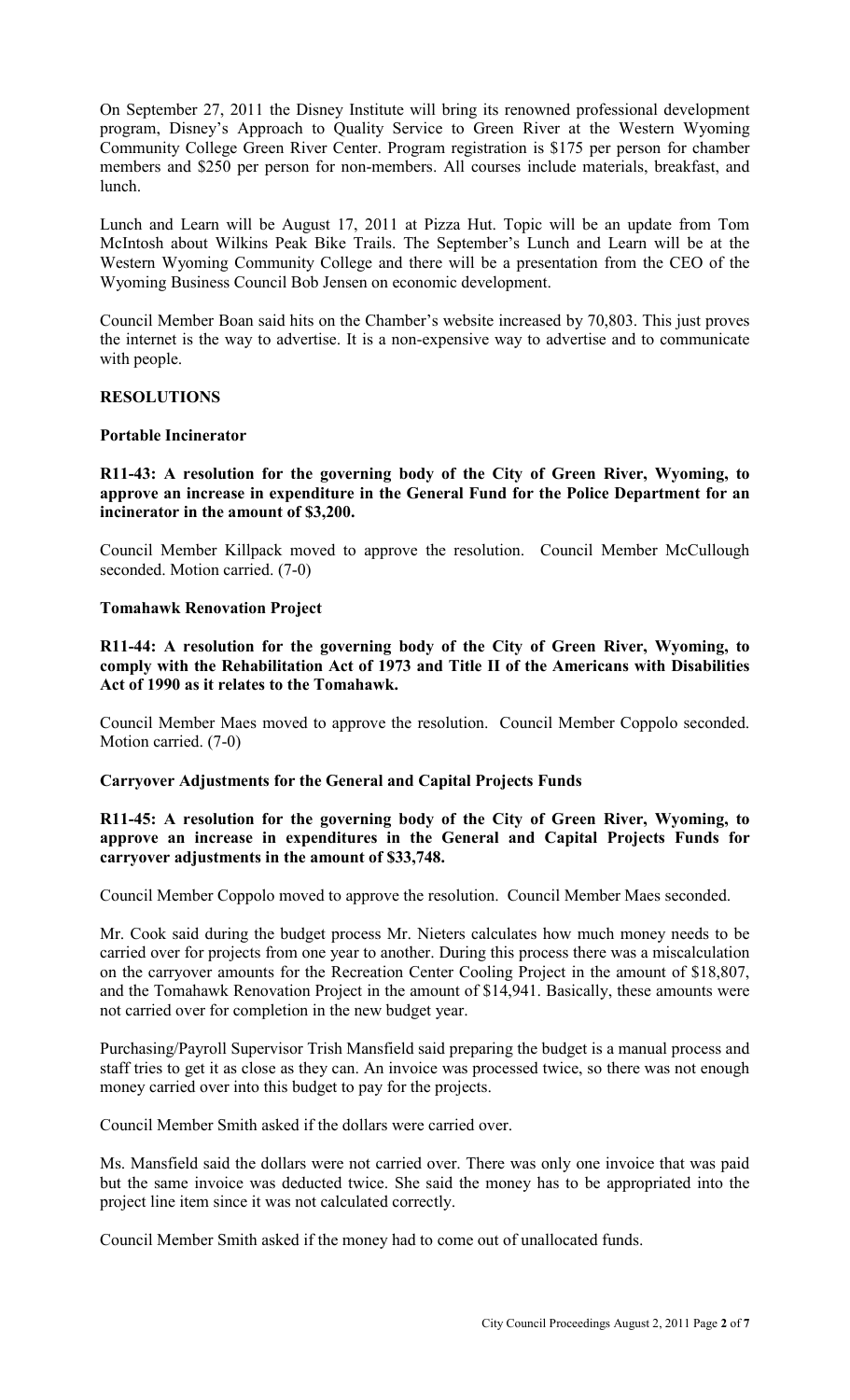Mr. Cook said that is where the money went, so it will have to come out of the unallocated funds. All money that is not allocated for a project at the end of the budget goes into the unallocated funds.

Motion carried. (7-0)

#### **School Zone Signs**

## **R11-46: A resolution for the governing body of the City of Green River, Wyoming, to approve an increase in expenditures in the General Fund for lighted school zone signs in the amount of \$32,000.**

Council Member Smith moved to approve the resolution. Council Member Coppolo seconded.

Council Member Boan asked if this will put lights at all of the school zones.

Mr. Cook said yes.

Council Member Coppolo said he is glad this is being done. He feels the flashing lights bring attention to the school zones and provide another safety measure.

Motion carried. (7-0)

#### **Grant Funding for the Fire Department**

**R11-47: A resolution for the governing body of the City of Green River, Wyoming, to approve an increase in expenditures in the General Fund for the carryover of a grant for the Fire Department in the amount of \$733.** 

Council Member Maes moved to approve the resolution. Council Member McCullough seconded. Motion carried. (7-0)

#### **Basic Emergency Operations Plan for 2011 and 2012**

**R11-48: A resolution for the governing body of the City of Green River, Wyoming, adopting the Basic Emergency Operations Plan for 2011 and 2012 as amended, and authorization for the Mayor to recognize and sign the Emergency Operations Plan.** 

Council Member Killpack moved to approve the resolution. Council Member Maes seconded.

The Mayor thanked Fire Chief Mike Kennedy for putting it together.

Motion carried. (7-0)

## **Greenbelt Russian Olive/Tamarisk Control Project**

**R11-49: A resolution for the governing body of the City of Green River, Wyoming, to approve an increase in the Capital Projects Fund for the removal of Russian Olive trees along the greenbelt with grant funding in the amount of \$80,000; to accept the grant, and approve the contract from the Wyoming Wildlife and Natural Resource Trust.** 

Council Member Coppolo moved to approve the resolution. Council Member Smith seconded. Motion carried. (7-0)

#### **River Cove Addition**

#### **R11-50: A resolution for the governing body of the City of Green River, Wyoming, to allow a dead end road to exceed the maximum length required by the Subdivision Ordinance.**

Council Member McCullough moved to approve the resolution. Council Member Maes seconded.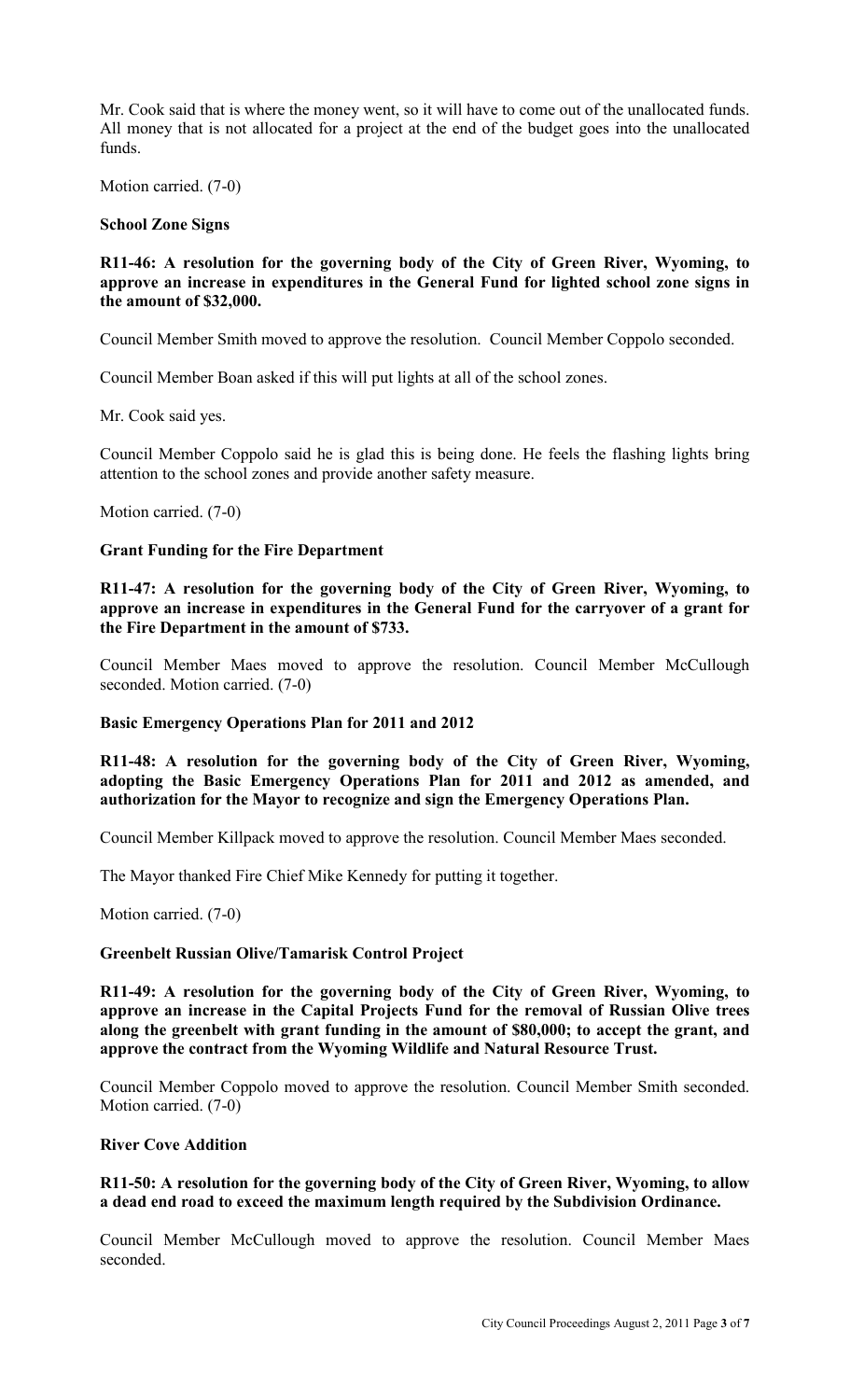Director of Community Development Laura Hansen said the subdivisions are a three step process. The first is a sketch plat, the second is a preliminary plat, and then the final is a plat application. This is just a discussion on the criteria of the ordinance within the city. The final plat approval will occur at a later date.

Council Member Coppolo said the property owners have maximized property in this area.

Ms. Hansen said it is zoned R2, which would allow smaller lots within the subdivision and would increase the density within the property. The property owners decided on larger lots which reduces the number of lots within the subdivision.

Council Member McCullough said he has no problem with it.

Motion carried. (7-0)

# **COUNCIL ACTION ITEMS**

## **Green River Arts Council Appointment**

Council Member Smith moved to confirm the Mayor's appointment of Jeiremy Gomez to the Green River Art Council for a two-year term. Council Member Maes seconded. Motion carried. (7-0)

# **Planning and Zoning Commission Appointment**

Council Member Coppolo moved to approve the Mayor's appointment of Moriah Burnett as the newest student representative for the Planning and Zoning Commission for FY 2011-2012. Council Member Smith seconded. Motion carried. (7-0)

## **Main Street Board Appointment**

Council Member Maes moved to approve the Mayor's appointment of Melaina Nielson as the first student representative for the Main Street Board of Directors for FY 2011-2012. Council Member Boan seconded. Motion carried. (7-0)

## **Southeast Water Improvement Project**

Council Member Killpack moved to approve Change Order #5 to Jackman Construction, on the Green River Southside Water System Improvements to reduce the overall contract amount to \$2,955,647.66. Council Member McCullough seconded.

Mr. Cook said this money is being returned because of a reduction in materials. Motion carried.  $(7-0)$ 

# **CONSENT AGENDA**

Council Member Maes moved to approve the following consent agenda items. Council Member Coppolo seconded. Motion carried (6-1) with Council Member Boan voting no.

- Open Container Permit to Red Feather, Inc. for the Multiple Sclerosis Benefit Poker Run, Saturday, August 20, 2011, from 5 pm to midnight, at the Red Feather east parking lot
- Catering Permit to the Wild Horse Saloon to cater alcoholic beverages for a wedding at the Expedition Island Pavilion on Saturday, August 6, 2011, from 4 pm to midnight
- Catering Permit to Brazels Inc. doing business as the Embassy Tavern to cater alcoholic beverages for the annual Art on the Green dinner on Saturday, August 20, 2011, from 5 pm to 10 pm at the Island Pavilion
- Contract for services for the workforce analysis with Patrick Ibarra of the Mejorando Group in the amount of \$29,500
- Contract with Rocky Mountain Power to provide electrical power and service for street lighting for Scott's Bottom Road and the FMC Spur Road
- Amendment No. 2 (contract renewal) to the July 1, 2009 Service Agreement for landfill engineering services with Inberg Miller Engineers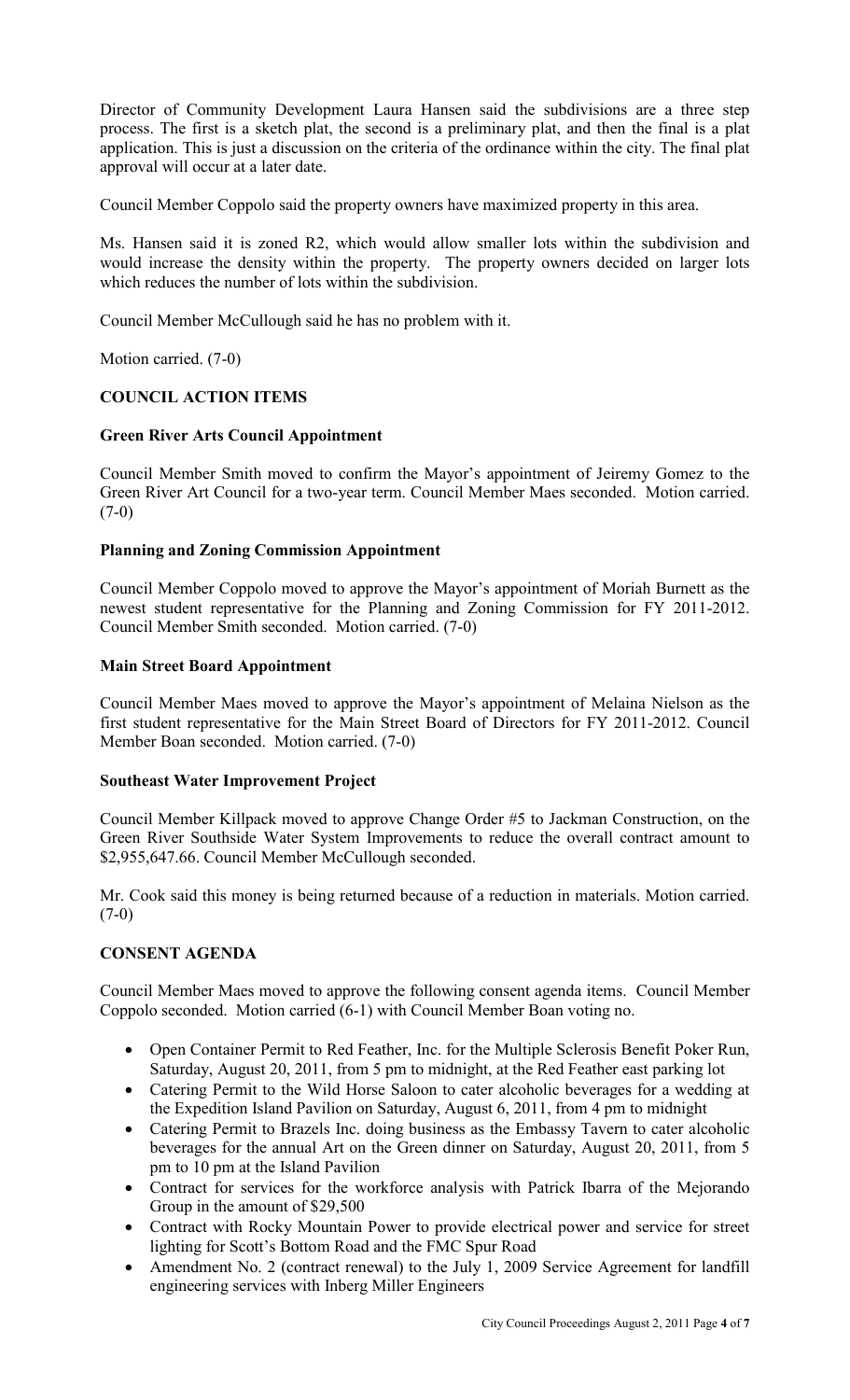- Authorization to grant Spradley Barr Motors an additional 150 days for delivery of the 4  $\frac{3}{4}$  ton trucks and a  $\frac{1}{2}$  ton truck
- Release of retainage to Long Building Technologies, Inc. for the Green River Recreation Center Chiller Project in the amount of \$20,896
- Agreement with the National Ice Carving Association in the amount of \$950 for the 2012 Crystal Classic
- Sculpture Showcase Artist Agreements with each named artist that displays their artwork within the city
- Ratification of a contract and payment with Green River Babe Ruth Organization in the amount of \$500
- Minutes for: July 12, 2011 Special Council, July 12, 2011 Workshop, July 19, 2011 Council
- Financial Reports and Payment of Bills:<br>Prepaid Invoices =  $$168,149.84$ Outstanding Invoices  $= $1,204,367.85$ Pre-authorization Payments =  $$755,000.00$  Payroll Expenditures =  $$360,844.85$

# **CITY ADMINISTRATOR'S REPORT**

Mr. Cook commended Interim Chief Steffen and Mr. Wilson for solving the problem with the police vehicle storage. It will be moved to a city location in three months.

He said on August 16, 2011 the city will be sponsoring the National Night Out. There are seven to eight block parties scheduled for that evening. This is an event that is put on once a year and encourages neighborhood interaction. He encouraged council to attend some of the block parties before the council meeting.

He discussed the upcoming workshop agendas for August 9, 2011 and September 13, 2011.

Mr. Cook said the city needs to consider imposing an impact fee to make up for the costs of infrastructure for the new subdivisions. This is a project that will need to be done by a consultant, at an approximate cost of \$50,000.

Council Member McCullough said he agrees with the impact fees.

The Mayor said the city has invested three to four million dollars in the FMC area. The developers of the land had previously agreed to impact fees. This would return some of the money that had been spent on the infrastructure to have the subdivision built.

Council Member Boan said he is for the impact fees but he does not think the city should pay someone to do a study. He feels staff is more than capable to do so themselves.

The Mayor said it would take a lot of time to look at all of the plats. He feels it is better to have someone else come in and do it, someone who has the time.

Council Member Boan asked if the fees were going to be consistent across the board.

Mr. Cook said they have to do an analysis of the infrastructure that is defendable in court. Cities have to be able to back up their fees in court and justify why.

Council Member Coppolo said it would hold up better in court if the city had an outside source complete the analysis instead of someone in-house.

Council Member Smith asked if the study was done, could the city get the \$50,000 back from the impact fees.

Mr. Cook said it would all depend on how fast and how large the subdivisions are and what council wants to do. He said the council has improved a section of the city for development, without an impact fee, they have created inequity for developers. An impact fee would equalize it for all developers.

Council Member Killpack said he is in favor of impact fees. He said it could take a couple of years to do the analysis in-house, so paying the consultant is cheaper.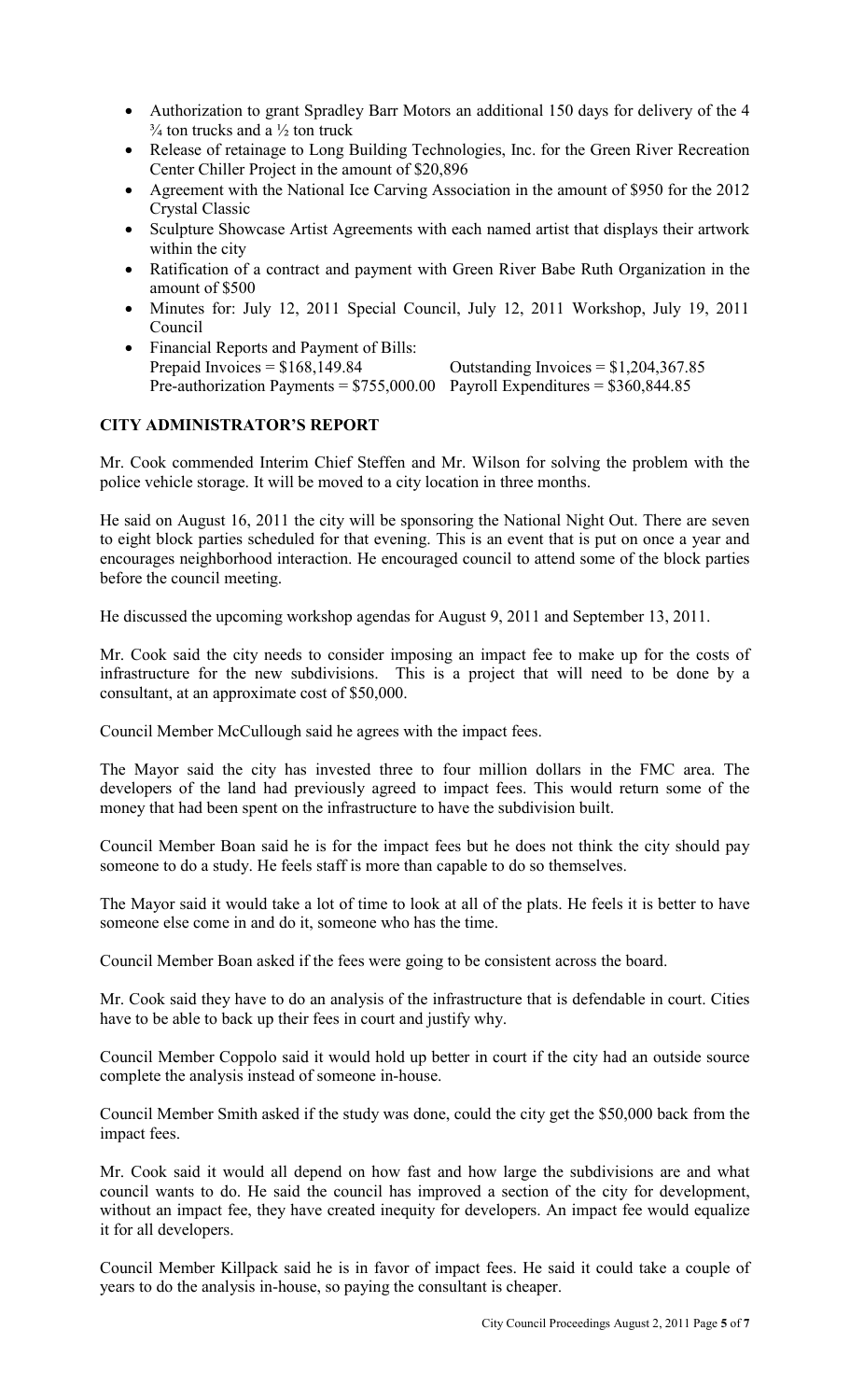# **CITY ATTORNEY'S REPORT**

Mr. West had nothing to report.

# **MAYOR AND COUNCIL REPORTS**

Council Member Killpack said SWEDA will be dissolved as of August 5, 2011. There is a grant that is currently being worked on by SWEDA, Carbon County will be taking over the grant but they do need \$2,000 to complete it.

He said there were trailers on Riverbend that have been asked to be removed. He would like it to be known that he did not ask for their removal. He feels if this is going to be done, it needs to be done all over town. He feels when someone asks Mr. Cook for something to be done; it needs to be brought up to council and should have a majority vote before anything is done.

Council Member Boan thanked staff for working on a solution for storing the police vehicle. He asked if someone from the Green River Police Department could go to Officer Gross's funeral in Douglas, Wyoming to show the city's support.

Interim Chief Steffen said he will make sure someone from the Police Department attends. He sends his condolences to the Converse County Sheriff's Department, the community as a whole, and the officer's family.

Council Member Maes had nothing to report.

Council Member Coppolo commended Mr. Wilson and Interim Chief Steffen for working together on the storage issue. He said the city should look into the options for a more suitable curb that would be user friendly and easy to install. This would take care of issues of cement being poured into the high back curbs.

He said no one group in the city is being picked on. The cleanup is going on city wide and will be enforced. There are rules about parking on city property and other areas and they need to be followed and enforced. He commended the Police Department on how they were willing to work with people on this matter.

Council Member McCullough said he received an email from a military staff sergeant requesting a military fee for the Recreation Center. He would like staff to prepare options for military rates for the Recreation Center for the August 16, 2011 council meeting agenda.

Council Member Smith thanked Interim Chief Steffen and Mr. Wilson for working on the storage issue. He said the boardwalk is now open. He said the Family Justice Center is looking into leasing a building in Rock Springs and currently, in Green River, they are staying at the YWCA. He feels the curbs in the city are a safety issue and agrees they should be looked into. He supports recreational vehicles being moved onto private property where they belong instead of on city property. The city will not provide parking for everyone, so it should not be provided to a small few.

The Mayor said impact fees are needed.

He also said the city has a draft copy of the Memorandum of Understanding for the Child Development Center building.

Mr. West said the MOU is being circulated the other parties will review it, and he is expecting them to inform him of any changes they recommend.

The Mayor said the National High School Rodeo Finals will require a lot of work from all. They have a group that will work together on this and they have agreed that the city will receive \$424,979.27. This will help with the items that need to be completed for the event. This should come to a resolution by August 16, 2011 in order to make the SLIB boards due date.

He thanked the student volunteers for volunteering for the boards.